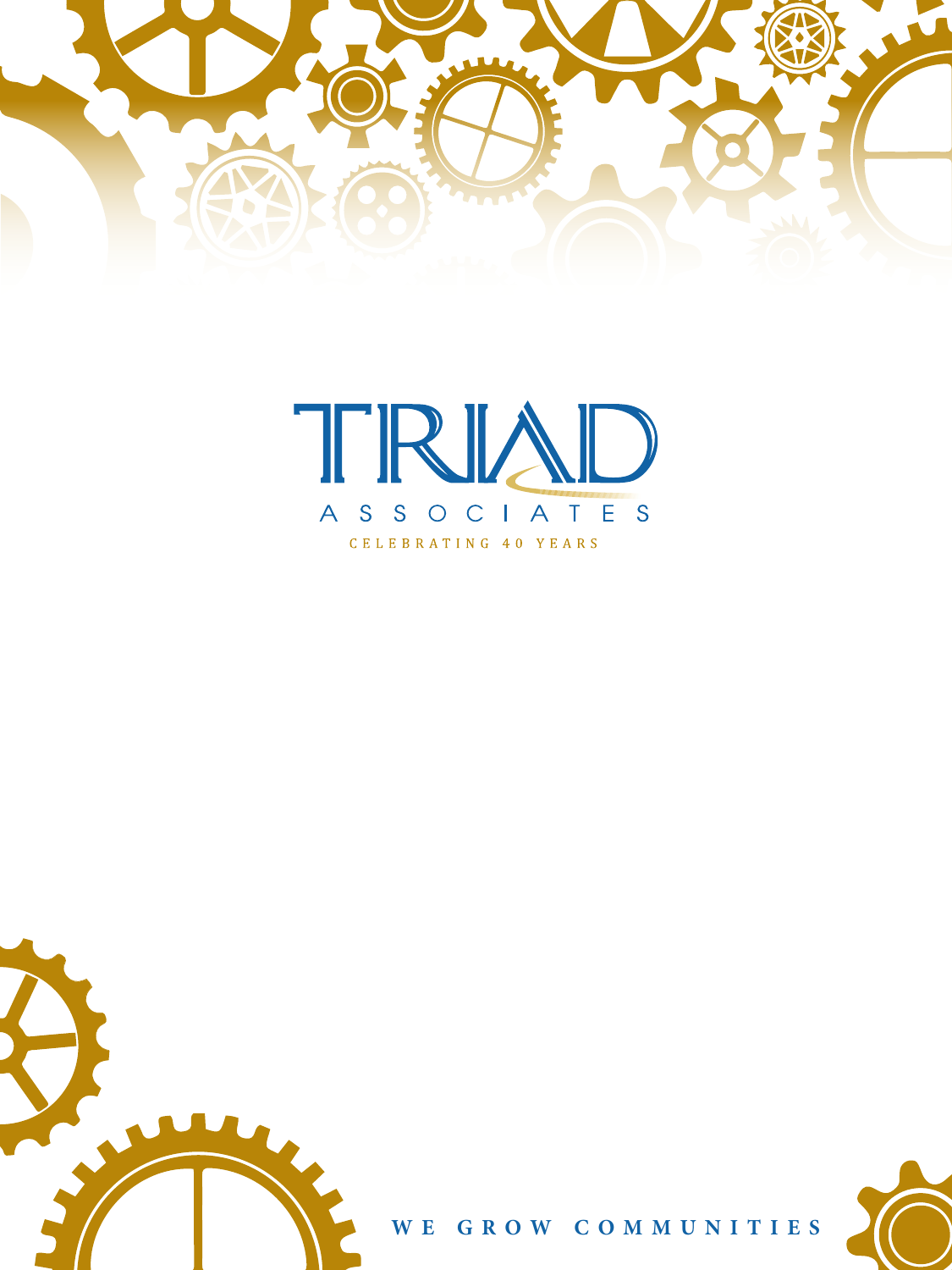

## **WHo WE are**

Chairman and CEO, Michael Zumpino founded Triad Associates in 1978. Our services have since expanded from grant writing to a full suite of community and economic development, housing and strategic planning solutions. Over the past 40 years, we have worked with more than 150 clients in the public and private sectors throughout the Mid-Atlantic region and the U.S Virgin Islands.

Triad Associates' multi-disciplined professional Team has a passion for helping communities thrive. Triad Associates is committed to identifying solutions that promote revitalization and growth while improving the quality of life for residents. Triad offers a wide range of services that transform community visions into viable projects. Triad has a proven track record of leveraging Billions of dollars in funding to implement these projects.

### CORE DISCIPLINES:

Grant Writers and Administrators Community and Economic Development Innovators COAH and Abandoned Housing Practitioners Affordable Housing Development Experts Relocation Specialists Strategic and Community Planners Economic and Market Professionals Real Estate Development/Redevelopment & Financing Consultants

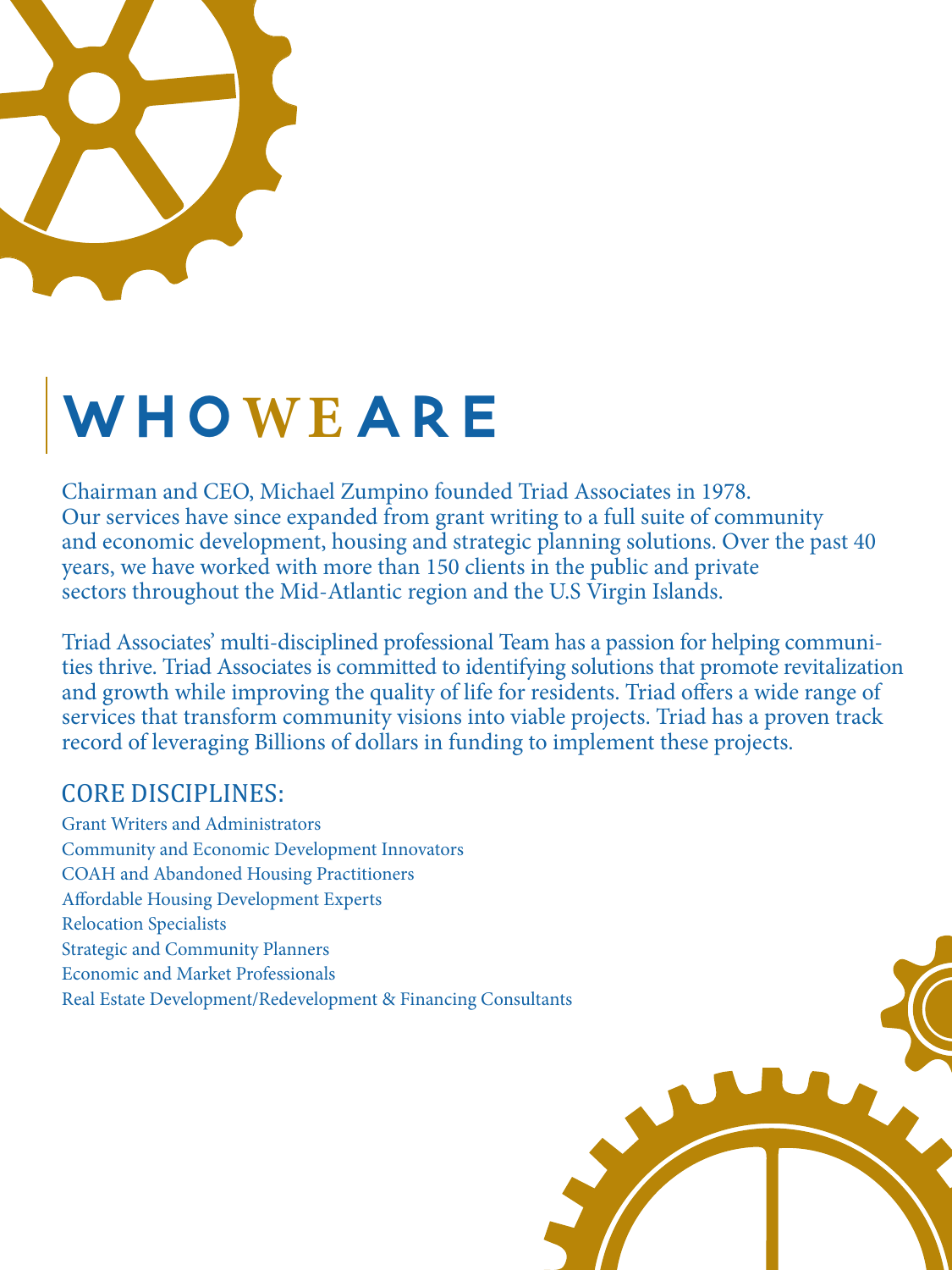# COMMUNITIESARE REALLY **all about PEOPLE**

Our work is about empowering people – residents, merchants, industry officials, faith based organizations, local advocates and community stakeholders. Our Team's expertise enables us to guide growth and revitalization by creating strategies that offer compelling arguments for public funding.

WE HELP OUR CLIENTS GROW STRONGER COMMUNITIES

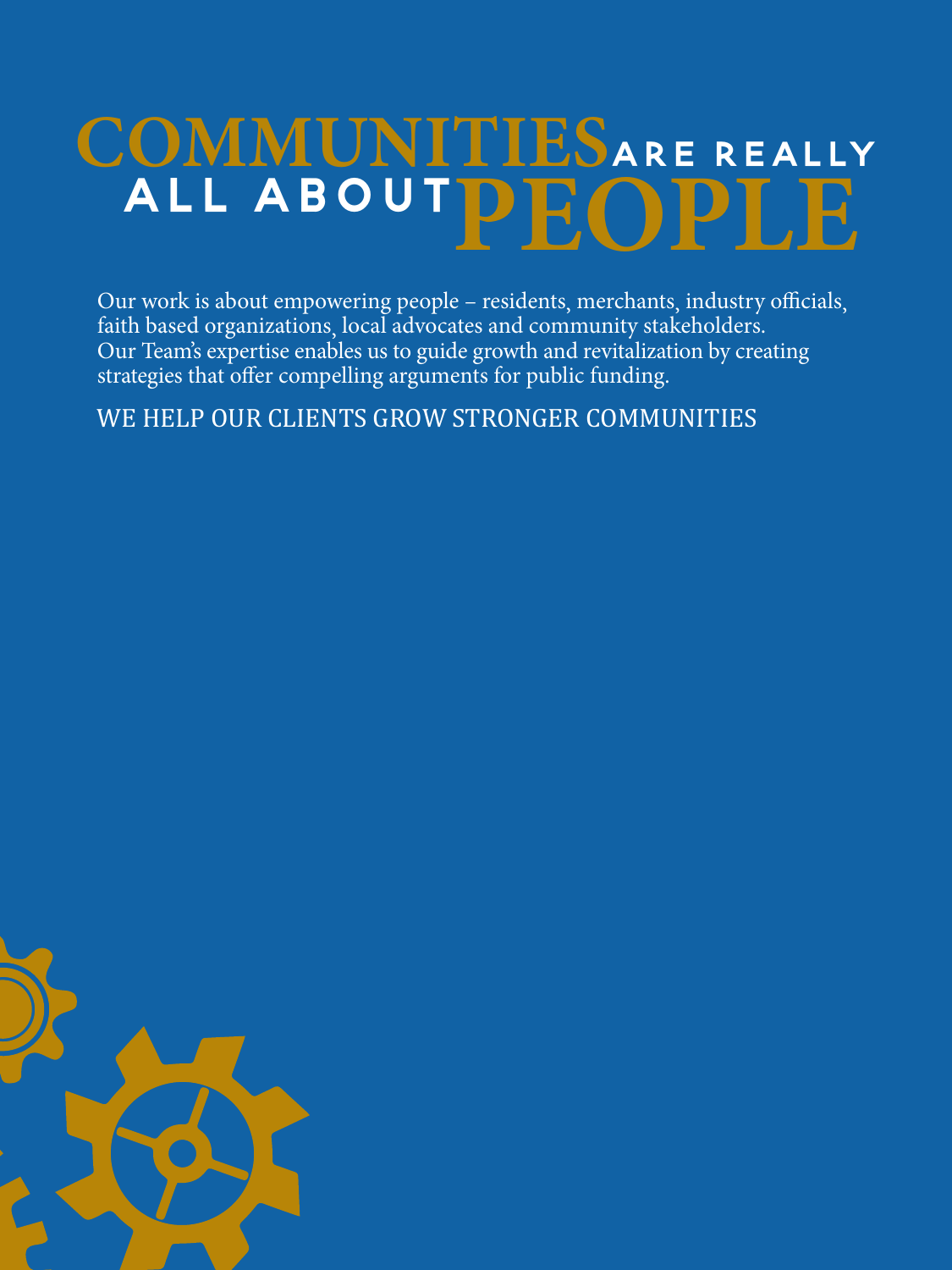## **WHat WE do**

We map out solutions with a practitioner's perspective gained from decades of experience. Triad has been successful in securing hundreds of Millions in grants and loans for public and private clients.

#### GRANT WRITING & PROJECT IMPLEMENTATION

Our team is widely recognized for its expertise in grant writing, identifying creative solutions, leveraging resources and financing strategies for public and private projects to include state and federal program administration.

#### GRANT WRITING & PROJECT IMPLEMENTATION AREAS OF EXPERTISE INCLUDE:

- Infrastructure Improvements-Water/Sewer
- 
- 
- 
- Transportation Initiatives<br>• Streetscape Improvements<br>• Business Park Development<br>• Public Facilities Upgrades &<br>Improvements
- 
- Day Care/Senior Centers Police, Fire & Emergency Services ADA Projects
- 
- 
- Parks & Recreation<br>• Federal Programs: HUD, DOT, EPA, USEDA, USDA, FEMA
- State Programs: New Jersey DCA. DOT, DEP, DHS, Green Acres
- 
- Foundations Pennsylvania DCNR, DCED, CFA Social & Human Services Community Facilities
- 
- 

#### COAH/ADMINISTRATIVE AGENT/AFFORDABLE HOUSING/ ABANDONED HOUSING SERVICES

Triad is a certified affordable housing Administrative Agent for local municipalities and developers in New Jersey. The Firm has assisted in the development of over 1,000 affordable housing units.

#### SERVICES INCLUDE:

- Compliance Certifications
- Neighborhood Strategies Affordable/ Workforce Housing Abandoned Housing Management & Implementation Strategies
- Market to Affordable Programs (Sales / Rentals)
- Affirmative Marketing Plans / Creative Marketing Solutions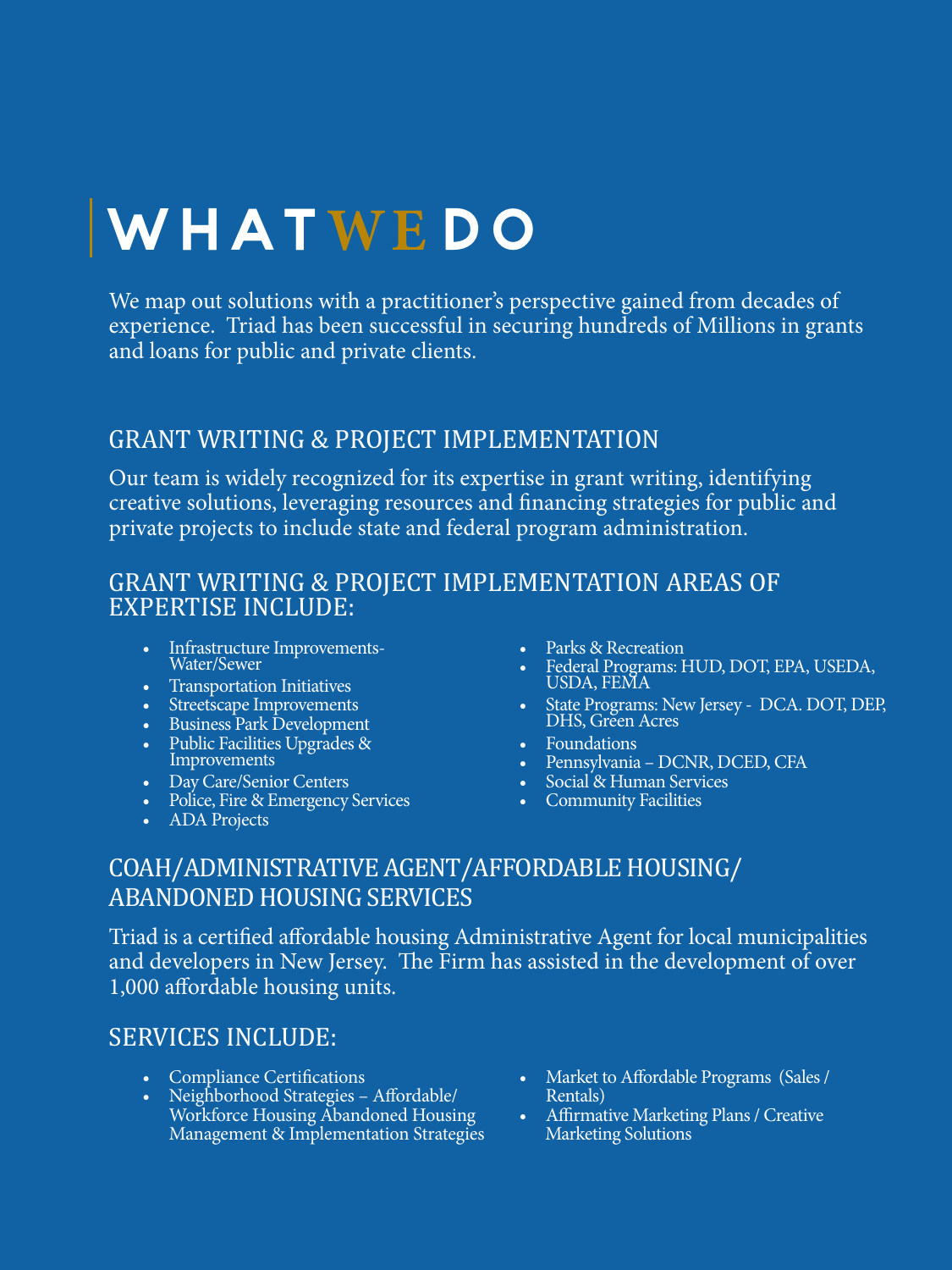

### **WHY TRIAD?**

We believe in formulating innovative, yet practical solutions that enable communities to grow and thrive.

The way we challenge the status quo is through our willingness to go above and beyond what is minimally required, coupled with strict attention to detail.

The hallmark of our success is our ability to address our clients' social and capital needs.